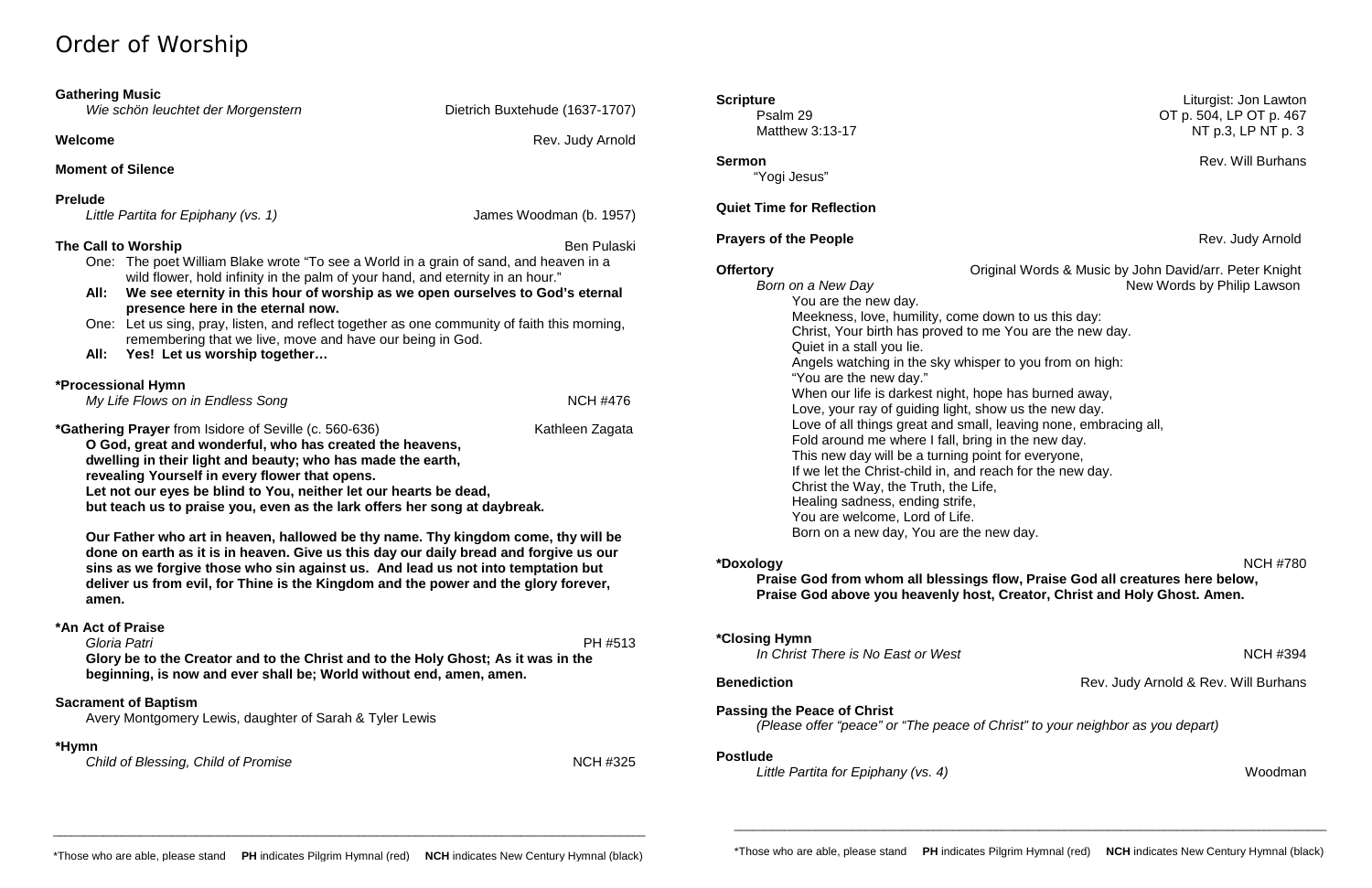# Today's Worship Service

### **Sanctuary Flowers**

Today's Chancel flowers are given to the glory of God, and in loving memory of deceased members and friends of this church.

# Meet Our Church

**First Congregational Church in Winchester, UCC,** *An Open and Affirming Congregation* 21 Church Street, Winchester, MA 01890 781-729-9180 **www.fcc-winchester.org**

We are a Christ-centered, nurturing community: growing in faith, serving in love, welcoming all with joy.

The Congregation, Ministers To The World Rev. William Burhans, Lead Pastor Rev. Ms. Judith B. Arnold, Associate Pastor Ms. Kathleen Zagata, RN, MS, CS, Minister of Congregational Health & Wellness Ms. Jane Ring Frank, Minister of Music & Worship Arts Mr. Ben Pulaski, Minister of Faith Formation: Children & Youth Mr. Jeffrey Mead, Organist Mr. Bradley Ross, Sexton Mr. Tyler Campbell, Assistant Sexton Ms. Sarah Marino, Office Manager The Rev. Dr. Kenneth Orth, Pastoral Counselor (Affiliate)

# Welcome!

We are happy you have joined us today for worship. We hope that in the coming hour of quiet, song, prayer, sacred scripture, and communal gathering, you will awaken more fully to God's presence in your life and the world around us.

#### **Restrooms**

Restrooms are located down the stairs as you first enter the front doors of the church.

#### **Accessibility**

Listening devices are available in the back of the sanctuary for the hearing impaired. An after-worship coffee hour is held in Chidley Hall on the bottom floor of the church building. An elevator is located out the doors to the right of the front chancel area and down the hall. Please ask a greeter if you need assistance.

#### **Childcare**

Children are always welcome in the sanctuary! We appreciate the sounds of little ones among us. If you'd prefer, there is a professionally staffed nursery on the floor beneath the sanctuary. Ask a greeter if you need help finding it.

#### **Family Room**

There is also a comfortable room with sofas, chairs, carpet and an audio link to the service for when you need more room to attend to your family. It is located just outside the doors to the right of the front chancel area.

**Children (Stepping Stones) and Youth Church School**

Classes for children and youth in pre-k through 12th grade are taught during worship. Families begin the worship service together in the sanctuary. Children are then invited to join us at the front (if they are comfortable) for the Time for the Young. Afterwards, the children and youth are led to their classrooms by their teachers.

#### **Get connected!**

Please tell us about yourself and/or request a prayer by filling out a Welcome/Prayer Request Card found in each pew and place it in the offering plate when it passes. We look forward to getting to know you at Coffee Hour, held downstairs immediately following the service. You can also learn more about our community through our website and Facebook page: **www.fcc-winchester.org facebook.com/fccwucc Text FCCW to 22828 to join our email list**

### **January 8,2017**

The First Sunday after Epiphany 10:00 Worship Service